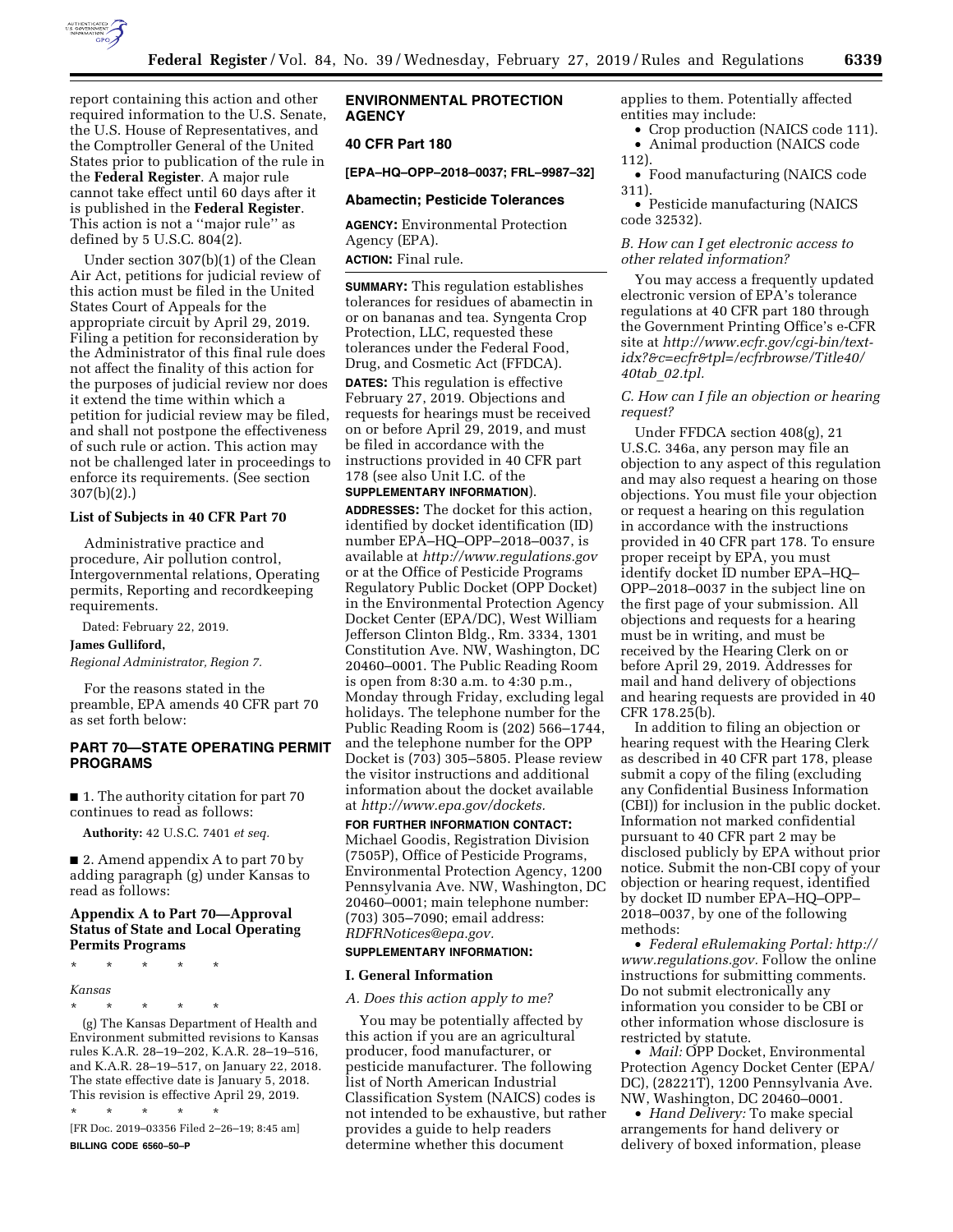follow the instructions at *[http://](http://www.epa.gov/dockets/contacts.html) [www.epa.gov/dockets/contacts.html.](http://www.epa.gov/dockets/contacts.html)* 

Additional instructions on commenting or visiting the docket, along with more information about dockets generally, is available at *[http://](http://www.epa.gov/dockets) [www.epa.gov/dockets.](http://www.epa.gov/dockets)* 

# **II. Summary of Petitioned-For Tolerance**

In the **Federal Register** of April 11, 2018 (83 FR 15528) (FRL–9975–57), EPA issued a document pursuant to FFDCA section 408(d)(3), 21 U.S.C. 346a(d)(3), announcing the filing of pesticide petitions (PP 7E8636 and 7E8637) by Syngenta Crop Protection, LLC, P.O. Box 18300, Greensboro, NC 27419. The petition requested that 40 CFR part 180 be amended by establishing tolerances for residues of the insecticide avermectin B1 (a mixture of avermectins containing greater than or equal to 80% avermectin B1a (5-*O*demethyl avermectin A1) and less than or equal to 20% avermectin B1b (5-*O*demethyl -25-de(1-methylpropyl)-25-(1 methylethyl) avermectin A1)) in or on the raw agricultural commodities tea (7E8636) at 1 parts per million (ppm) and banana at 0.002 ppm (7E8637). That document referenced a summary of the petition prepared by Syngenta Crop Protection, the registrant, which is available in the docket, *[http://](http://www.regulations.gov) [www.regulations.gov.](http://www.regulations.gov)* Two comments were received on the notice of filing; however, neither comment refers to abamectin in particular or pesticides in general, and are therefore not relevant to this action.

Based upon review of the data supporting the petition, EPA has modified the levels at which tolerances are being established for tea and banana as well as the commodity definition for tea. The reason for these changes are explained in Unit IV.C.

## **III. Aggregate Risk Assessment and Determination of Safety**

Section 408(b)(2)(A)(i) of FFDCA allows EPA to establish a tolerance (the legal limit for a pesticide chemical residue in or on a food) only if EPA determines that the tolerance is ''safe.'' Section 408(b)(2)(A)(ii) of FFDCA defines ''safe'' to mean that ''there is a reasonable certainty that no harm will result from aggregate exposure to the pesticide chemical residue, including all anticipated dietary exposures and all other exposures for which there is reliable information.'' This includes exposure through drinking water and in residential settings, but does not include occupational exposure. Section 408(b)(2)(C) of FFDCA requires EPA to give special consideration to exposure

of infants and children to the pesticide chemical residue in establishing a tolerance and to ''ensure that there is a reasonable certainty that no harm will result to infants and children from aggregate exposure to the pesticide chemical residue. . . .''

Consistent with FFDCA section 408(b)(2)(D), and the factors specified in FFDCA section 408(b)(2)(D), EPA has reviewed the available scientific data and other relevant information in support of this action. EPA has sufficient data to assess the hazards of and to make a determination on aggregate exposure for abamectin including exposure resulting from the tolerances established by this action. EPA's assessment of exposures and risks associated with abamectin follows.

## *A. Toxicological Profile*

EPA has evaluated the available toxicity data and considered its validity, completeness, and reliability as well as the relationship of the results of the studies to human risk. EPA has also considered available information concerning the variability of the sensitivities of major identifiable subgroups of consumers, including infants and children.

A summary of the toxicological effects of abamectin as well as specific information on the studies received and the nature of the adverse effects caused by abamectin and the no-observedadverse-effect-level (NOAEL) and the lowest-observed-adverse-effect-level (LOAEL) from the toxicity studies are discussed in the final rule published in the **Federal Register** of May 2, 2016 (81 FR 26147) (FRL–9945–29) and its supporting documents. Because nothing has changed since the publication of that rule, EPA is incorporating that discussion into this preamble.

## *B. Toxicological Points of Departure/ Levels of Concern*

Once a pesticide's toxicological profile is determined, EPA identifies toxicological points of departure (POD) and levels of concern to use in evaluating the risk posed by human exposure to the pesticide. For hazards that have a threshold below which there is no appreciable risk, the toxicological POD is used as the basis for derivation of reference values for risk assessment. PODs are developed based on a careful analysis of the doses in each toxicological study to determine the dose at which no adverse effects are observed (the NOAEL) and the lowest dose at which adverse effects of concern are identified (the LOAEL). Uncertainty/ safety factors are used in conjunction with the POD to calculate a safe

exposure level—generally referred to as a population-adjusted dose (PAD) or a reference dose (RfD)—and a safe margin of exposure (MOE). For non-threshold risks, the Agency assumes that any amount of exposure will lead to some degree of risk. Thus, the Agency estimates risk in terms of the probability of an occurrence of the adverse effect expected in a lifetime. For more information on the general principles EPA uses in risk characterization and a complete description of the risk assessment process, see *[http://](http://www2.epa.gov/pesticide-science-and-assessing-pesticide-risks/assessing-human-health-risk-pesticides) [www2.epa.gov/pesticide-science-and](http://www2.epa.gov/pesticide-science-and-assessing-pesticide-risks/assessing-human-health-risk-pesticides)[assessing-pesticide-risks/assessing](http://www2.epa.gov/pesticide-science-and-assessing-pesticide-risks/assessing-human-health-risk-pesticides)[human-health-risk-pesticides.](http://www2.epa.gov/pesticide-science-and-assessing-pesticide-risks/assessing-human-health-risk-pesticides)* 

A summary of the toxicological endpoints for abamectin used for human risk assessment is discussed in Unit III.B. of the final rule published in the **Federal Register** of May 2, 2016 (81 FR 26147) (FRL–9945–29).

# *C. Exposure Assessment*

1. *Dietary exposure from food and feed uses.* In evaluating dietary exposure to abamectin, EPA considered exposure under the petitioned-for tolerances as well as all existing abamectin tolerances in 40 CFR 180.449. EPA assessed dietary exposures from abamectin in food as follows:

i. *Acute exposure.* Quantitative acute dietary exposure and risk assessments are performed for a food-use pesticide, if a toxicological study has indicated the possibility of an effect of concern occurring as a result of a 1-day or single exposure.

Such effects were identified for abamectin. In estimating acute dietary exposure, EPA used food consumption information from the 2003–2008 United States Department of Agriculture (USDA) National Health and Nutrition Examination Survey, What We Eat in America (NHANES/WWEIA). As to residue levels in food, a refined acute dietary (food and drinking water) exposure assessment was conducted for all established food uses of abamectin. Acute anticipated residues derived from field trial data were used. Empirical and 2018 DEEM default processing factors and PCT estimates were used, as available. No monitoring data were used.

ii. *Chronic exposure.* The Agency selected a point of departure for chronic effects that is the same as the point of departure for acute effects and so is relying on the acute assessment to be protective of chronic effects. The Agency assessed chronic exposure for purposes of providing background dietary exposure for use in the residential short-term assessments and to incorporate residues/exposure from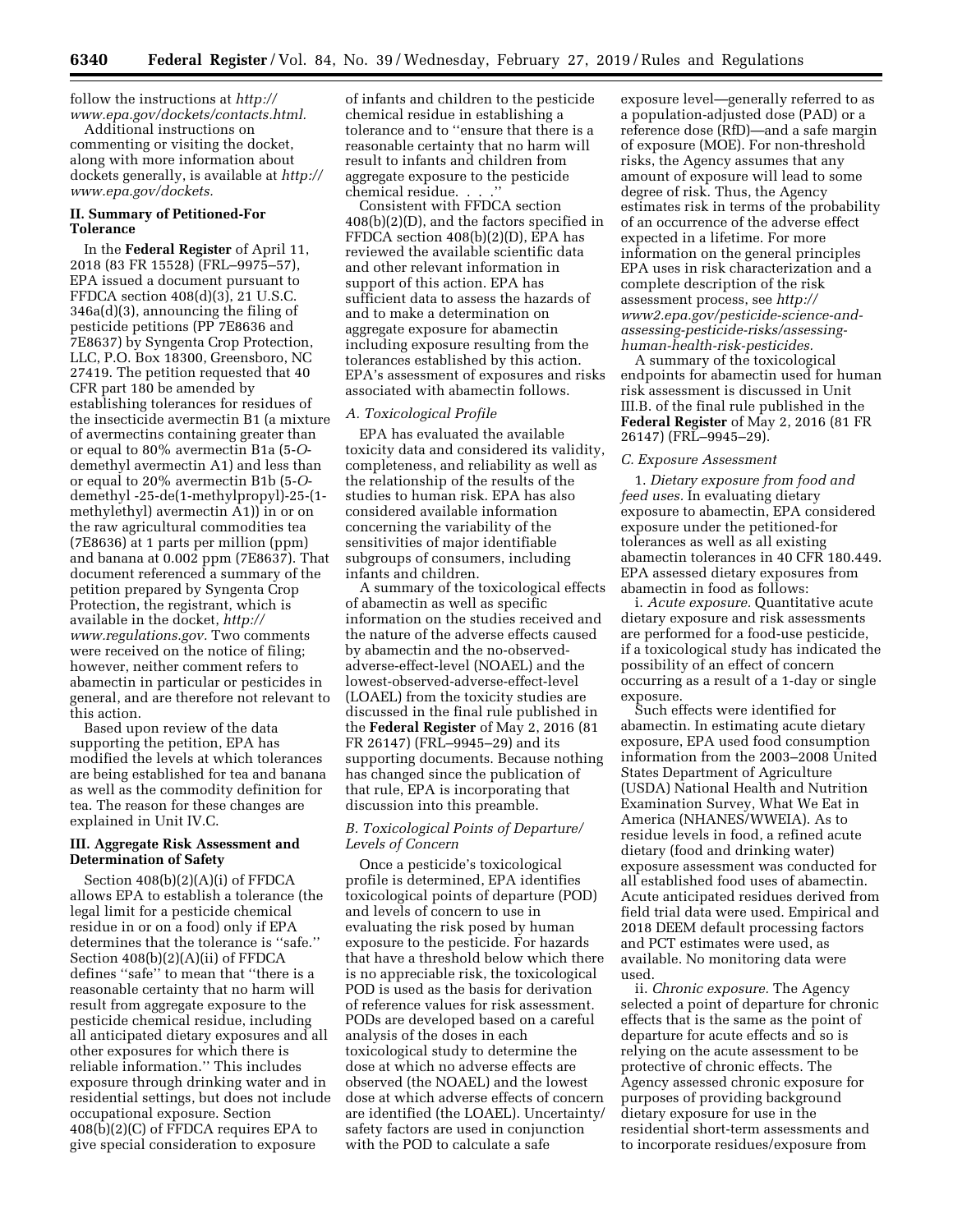the food handling establishment (FHE) uses. In conducting the chronic dietary exposure assessment EPA used the food consumption data from the 2003–2008 USDA NHANES/WWEIA. As to residue levels in food, a refined chronic dietary (food and drinking water) exposure assessment was conducted for all established food uses of abamectin. Average residues from field trials were used. Residues from use in FHE were included. Empirical and default processing factors and PCT estimates were used, as available.

iii. *Cancer.* Based on the data summarized in Unit III.A., EPA has concluded that abamectin does not pose a cancer risk to humans. Therefore, a dietary exposure assessment for the purpose of assessing cancer risk is unnecessary.

iv. *Anticipated residue and percent crop treated (PCT) information.* Section 408(b)(2)(E) of FFDCA authorizes EPA to use available data and information on the anticipated residue levels of pesticide residues in food and the actual levels of pesticide residues that have been measured in food. If EPA relies on such information, EPA must require pursuant to FFDCA section 408(f)(1) that data be provided 5 years after the tolerance is established, modified, or left in effect, demonstrating that the levels in food are not above the levels anticipated. For the present action, EPA will issue such data call-ins as are required by FFDCA section 408(b)(2)(E) and authorized under FFDCA section 408(f)(1). Data will be required to be submitted no later than 5 years from the date of issuance of these tolerances.

Section 408(b)(2)(F) of FFDCA states that the Agency may use data on the actual percent of food treated for assessing chronic dietary risk only if:

• *Condition a:* The data used are reliable and provide a valid basis to show what percentage of the food derived from such crop is likely to contain the pesticide residue.

• *Condition b:* The exposure estimate does not underestimate exposure for any significant subpopulation group.

• *Condition c:* Data are available on pesticide use and food consumption in a particular area, the exposure estimate does not understate exposure for the population in such area. In addition, the Agency must provide for periodic evaluation of any estimates

used. To provide for the periodic evaluation of the estimate of PCT as required by FFDCA section 408(b)(2)(F), EPA may require registrants to submit data on PCT.

The following maximum PCT estimates for abamectin were used in

the acute dietary risk assessment for the following crops: Almond: 80%; apple: 30%; apricot: 30%; avocado: 60%; bean, dry: 2.5%; blackberry: 68%; boysenberry: 68%; cantaloupe: 45%; celery: 70%; cherry: 20%; corn, sweet: 57%; cotton: 30%; cucumber: 10%; grape: 35%; grapefruit: 90%; hazelnut: 2.5%; honeydew: 35%; lemon: 55%; lettuce: 45%; loganberry: 68%; nectarine: 20%; onion, bulb: 10%; orange: 70%; peach: 25%; pear: 85%; pecan: 2.5%; pepper: 30%; pistachio: 2.5%; plum/prune: 35%; potato: 20%; pumpkin: 10%; raspberry: 68%; soybean: 11%; spinach: 45%; squash: 15%; strawberry: 45%; tangerine: 55%; tomato: 25%; walnut: 55%; and watermelon: 15%.

The PCT values that were used to refine the livestock commodities for the acute assessment were based on: Sweet corn (57%) for beef, goat, horse, and sheep commodities; and the FHE uses (5%) for hog and poultry meat and meat byproducts.

The following average PCT estimates for abamectin were used in the chronic dietary risk assessment for the following crops: Almond: 70%; apple: 10%; apricot: 15%; avocado: 35%; bean, dry: 2.5%; blackberry: 56%; boysenberry: 56%; cantaloupe: 25%; celery: 45%; cherry: 5%; corn, sweet: 45%; cotton: 20%; cucumber: 5%; grape: 15%; grapefruit: 70%; hazelnut: 2.5%; honeydew: 20%; lemon: 40%; lettuce: 20%; loganberry: 56%; nectarine: 20%; onion, bulb: 2.5%; orange: 40%; peach: 10%; pear: 70%; pecan: 1%; pepper: 15%; pistachio: 2.5%; plum/prune: 10%; potato: 5%; pumpkin: 5%; raspberry: 56%; soybeans: 8%; spinach: 25%; squash: 5%; strawberry: 30%; tangerine: 35%; tomato: 10%; walnuts: 25%; and watermelons: 5%.

The PCT values that were used to refine the livestock commodities for the chronic assessment were based on: Cotton (20%), soybean (8%), and sweet corn (45%). The PCT for poultry and hog commodities is based on the FHE PCT (5%) since the tolerances for FHE uses result in residues considerably higher than secondary residues from hogs and poultry consuming treated feed.

In most cases, EPA uses available data from United States Department of Agriculture/National Agricultural Statistics Service (USDA/NASS), proprietary market surveys, and California Department of Pesticide Regulation (CalDPR) Pesticide Use Reporting (PUR) for the chemical/crop combination for the most recent 10 years. EPA uses an average PCT for chronic dietary risk analysis and a maximum PCT for acute dietary risk

analysis. The average PCT figures for each existing use is derived by combining available public and private market survey data for that use, averaging across all observations, and rounding up to the nearest 5%, except for those situations in which the average PCT is less than 1% or less than 2.5%. In those cases, the Agency would use less than 1% or less than 2.5% as the average PCT value, respectively. The maximum PCT figure is the highest observed maximum value reported within the most recent 10 years of available public and private market survey data for the existing use and rounded up to the nearest multiple of 5%, except where the maximum PCT is less than 2.5%, in which case, the Agency uses less than 2.5% as the maximum PCT.

The Agency believes that the three conditions discussed in Unit III.C.1.iv. have been met. With respect to Condition a, PCT estimates are derived from Federal and private market survey data, which are reliable and have a valid basis. The Agency is reasonably certain that the percentage of the food treated is not likely to be an underestimation. As to Conditions b and c, regional consumption information and consumption information for significant subpopulations is taken into account through EPA's computer-based model for evaluating the exposure of significant subpopulations including several regional groups. Use of this consumption information in EPA's risk assessment process ensures that EPA's exposure estimate does not understate exposure for any significant subpopulation group and allows the Agency to be reasonably certain that no regional population is exposed to residue levels higher than those estimated by the Agency. Other than the data available through national food consumption surveys, EPA does not have available reliable information on the regional consumption of food to which abamectin may be applied in a particular area.

2. *Dietary exposure from drinking water.* The Agency used screening level water exposure models in the dietary exposure analysis and risk assessment for abamectin in drinking water. These simulation models take into account data on the physical, chemical, and fate/ transport characteristics of abamectin. Further information regarding EPA drinking water models used in pesticide exposure assessment can be found at *[http://www2.epa.gov/pesticide-science](http://www2.epa.gov/pesticide-science-and-assessing-pesticide-risks/about-water-exposure-models-used-pesticide)[and-assessing-pesticide-risks/about](http://www2.epa.gov/pesticide-science-and-assessing-pesticide-risks/about-water-exposure-models-used-pesticide)[water-exposure-models-used-pesticide.](http://www2.epa.gov/pesticide-science-and-assessing-pesticide-risks/about-water-exposure-models-used-pesticide)* 

Based on the Tier I Pesticide Root Zone Model—Ground Water (PRZM–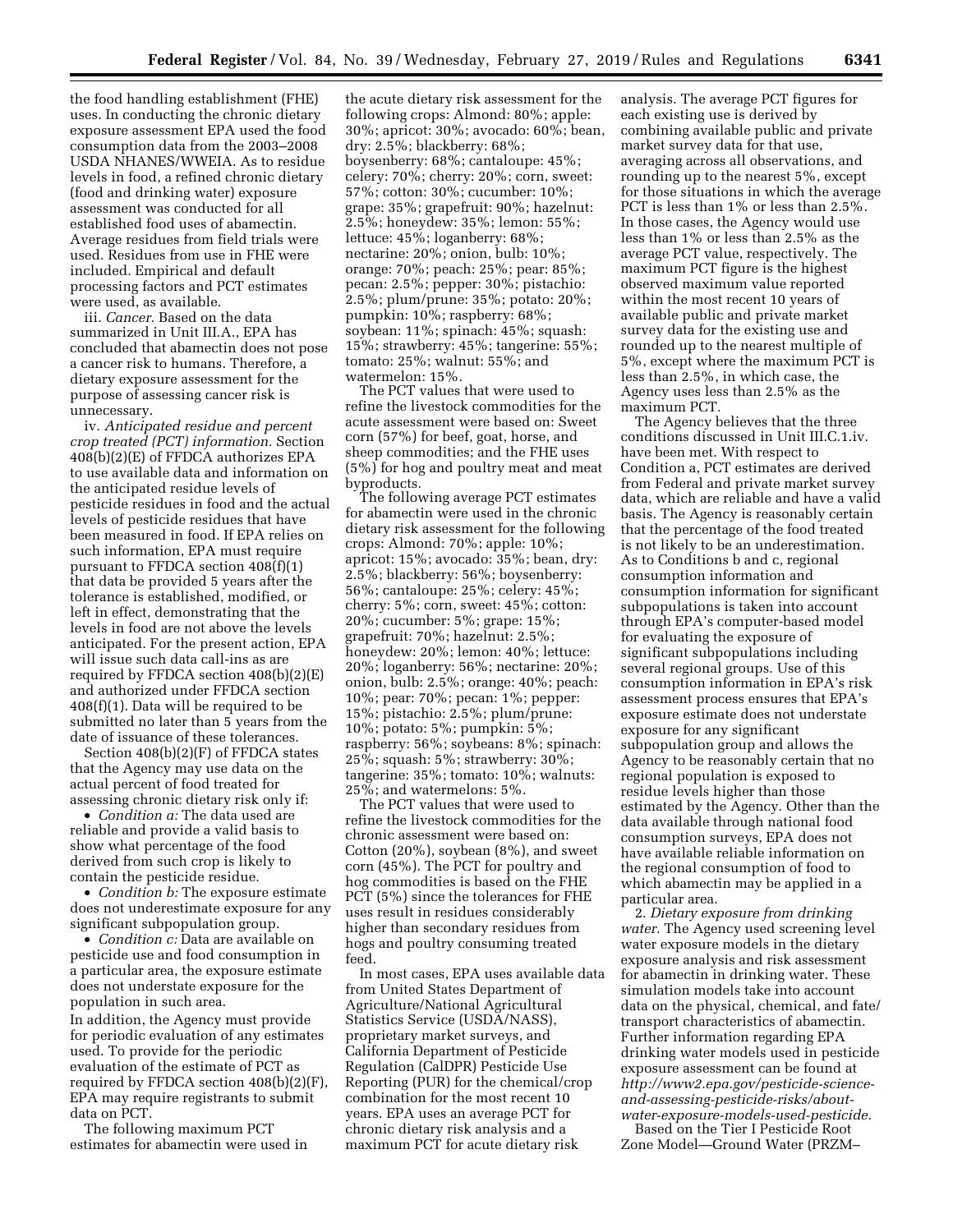GW) and Tier I Screening Concentration in Ground Water (SCI–GROW) models and the Tier II surface water concentration calculator (SWCC) computer model, the estimated drinking water concentrations (EDWCs) of abamectin for acute exposures are estimated to be 3.76 parts per billion (ppb) for surface water and 0.074 ppb for ground water, and for chronic exposures are estimated to be 1.21 ppb for surface water.

Modeled estimates of drinking water concentrations were directly entered into the dietary exposure model. For the acute dietary risk assessment, the Agency used a residue distribution file for water based upon the maximum single application rate to ornamentals. For the chronic dietary risk assessment, the water concentration of value 1.21 ppb was used to assess the contribution to drinking water.

3. *From non-dietary exposure.* The term ''residential exposure'' is used in this document to refer to nonoccupational, non-dietary exposure (*e.g.,* for lawn and garden pest control, indoor pest control, termiticides, and flea and tick control on pets).

Abamectin is currently registered for the following uses that could result in residential exposures: Golf course turf, homeowner bait and bait station products that include an outdoor granular bait formulation for use on fire ant mounds, and several indoor readyto-use baits of both dust and gel formulations. In addition, there is a pending action for use on professional and collegiate sports fields that has been incorporated into this review.

EPA assessed residential exposure using the following assumptions: For residential handlers, both dermal and inhalation short-term exposure is expected from the currently registered bait and bait station uses. Residential post-application exposure for adults and children (6 to  $<$ 11 and 11 to  $<$ 16) is possible for the use of abamectin on golf courses and collegiate and professional sports fields. Adults and children (6 to <11 and 11 to <16) performing physical post-application activities may receive dermal exposure to abamectin residues. For the indoor liquid spray application as a spot or crack and crevice treatment, residential post-application exposures are possible. However, for the outdoor liquid spray application, exposures are expected to be negligible, and therefore, were not quantitatively assessed. Adults and children performing physical postapplication activities on carpets and hard surfaces may receive exposure to abamectin residues.

The following residential post application scenarios were used in the aggregate assessment because they result in the lowest MOEs: Adults (dermal) from exposure to collegiate sports field turf; children 11 to less than 16 years old (dermal) from exposure to golf course turf; children 6 to less than 11 years old (dermal) from exposure to golf course turf; and children 1 to less than 2 years old (dermal, inhalation, and incidental oral) from exposure to carpets.

Further information regarding EPA standard assumptions and generic inputs for residential exposures may be found at *[http://www2.epa.gov/pesticide](http://www2.epa.gov/pesticide-science-and-assessing-pesticide-risks/standard-operating-procedures-residential-pesticide)[science-and-assessing-pesticide-risks/](http://www2.epa.gov/pesticide-science-and-assessing-pesticide-risks/standard-operating-procedures-residential-pesticide)  standard-operating-procedures[residential-pesticide.](http://www2.epa.gov/pesticide-science-and-assessing-pesticide-risks/standard-operating-procedures-residential-pesticide)* 

4. *Cumulative effects from substances with a common mechanism of toxicity.*  Section 408(b)(2)(D)(v) of FFDCA requires that, when considering whether to establish, modify, or revoke a tolerance, the Agency consider ''available information'' concerning the cumulative effects of a particular pesticide's residues and ''other substances that have a common mechanism of toxicity.''

EPA has determined that abamectin and emamectin share characteristics to support a testable hypothesis for a common mechanism of action. Following this determination, the Agency conducted a screening-level cumulative risk assessment to determine if cumulative exposures to these chemicals would pose a risk of concern. This screening assessment indicates that that cumulative dietary and residential aggregate exposures for abamectin and emamectin are below the Agency's levels of concern. No further cumulative evaluation is necessary for abamectin and emamectin.

The Agency's screening-level cumulative analysis can be found at *<http://www.regulations.gov>* in the document titled ''*Avermectin Macrocyclic Lactones, Abamectin and Emamectin. Cumulative Screening Risk Assessment*'' in docket ID number EPA– HQ–OPP–2018–0037.

## *D. Safety Factor for Infants and Children*

1. *In general.* Section 408(b)(2)(C) of FFDCA provides that EPA shall apply an additional tenfold (10X) margin of safety for infants and children in the case of threshold effects to account for prenatal and postnatal toxicity and the completeness of the database on toxicity and exposure unless EPA determines based on reliable data that a different margin of safety will be safe for infants and children. This additional margin of safety is commonly referred to as the FQPA Safety Factor (SF). In applying

this provision, EPA either retains the default value of 10X, or uses a different additional safety factor when reliable data available to EPA support the choice of a different factor.

2. *Prenatal and postnatal sensitivity.*  An increase in qualitative susceptibility was seen in the rabbit developmental toxicity study, where decreases in body weight and food consumption were seen in maternal animals at 2.0 mg/kg/day. In contrast, the fetal effects were much more severe, consisting of cleft palate, clubbed foot, and death at 2.0 mg/kg/ day. The point of departure (0.25 mg/kg/ day) selected from the dog studies is 8x lower than the dose where rabbit fetal effects were seen. Therefore, it is protective of fetal effects seen in the rabbit developmental toxicity study.

The rat reproduction toxicity and developmental neurotoxicity studies demonstrated both qualitative and quantitative susceptibility in the pups to the effects of abamectin (decrease pup weights and increased postnatal pup mortality). This observation is consistent with the finding that P-gp is not fully developed in rat pups until postnatal day 28. Therefore, during the period from birth to postnatal day 28, the rat pups are substantially more susceptible to the effects of abamectin than adult rats. However, in humans, P-gp has been detected in the fetus at 22 weeks of pregnancy, and the human newborns have functioning P-gp. Therefore, human infants and children are not expected to have enhanced sensitivity as seen in rat pups.

3. *Conclusion.* Currently, the toxicity endpoints and points of departure for all exposure scenarios are selected from the subchronic and chronic oral toxicity studies in the dogs. The points of departure selected from the dog studies are based on clear NOAELs and protective of all the adverse effects seen in the studies conducted in human relevant studies with rats, CD–1 mice, and rabbits. Therefore, EPA has determined that the safety of infants and children would be adequately protected if the FQPA SF were reduced to 1x. That decision is based on the following findings:

i. The toxicity database for abamectin is complete.

ii. The proposed mode of action (MOA) is interaction with GABA receptors leading to neurotoxicity. The findings of neurotoxic signs observed in the abamectin database are consistent with the proposed MOA. Signs of neurotoxicity ranging from decreases in foot splay reflex, mydriasis (*i.e.,*  excessive dilation of the pupil), curvature of the spine, decreased foreand hind-limb grip strength, tip-toe gate,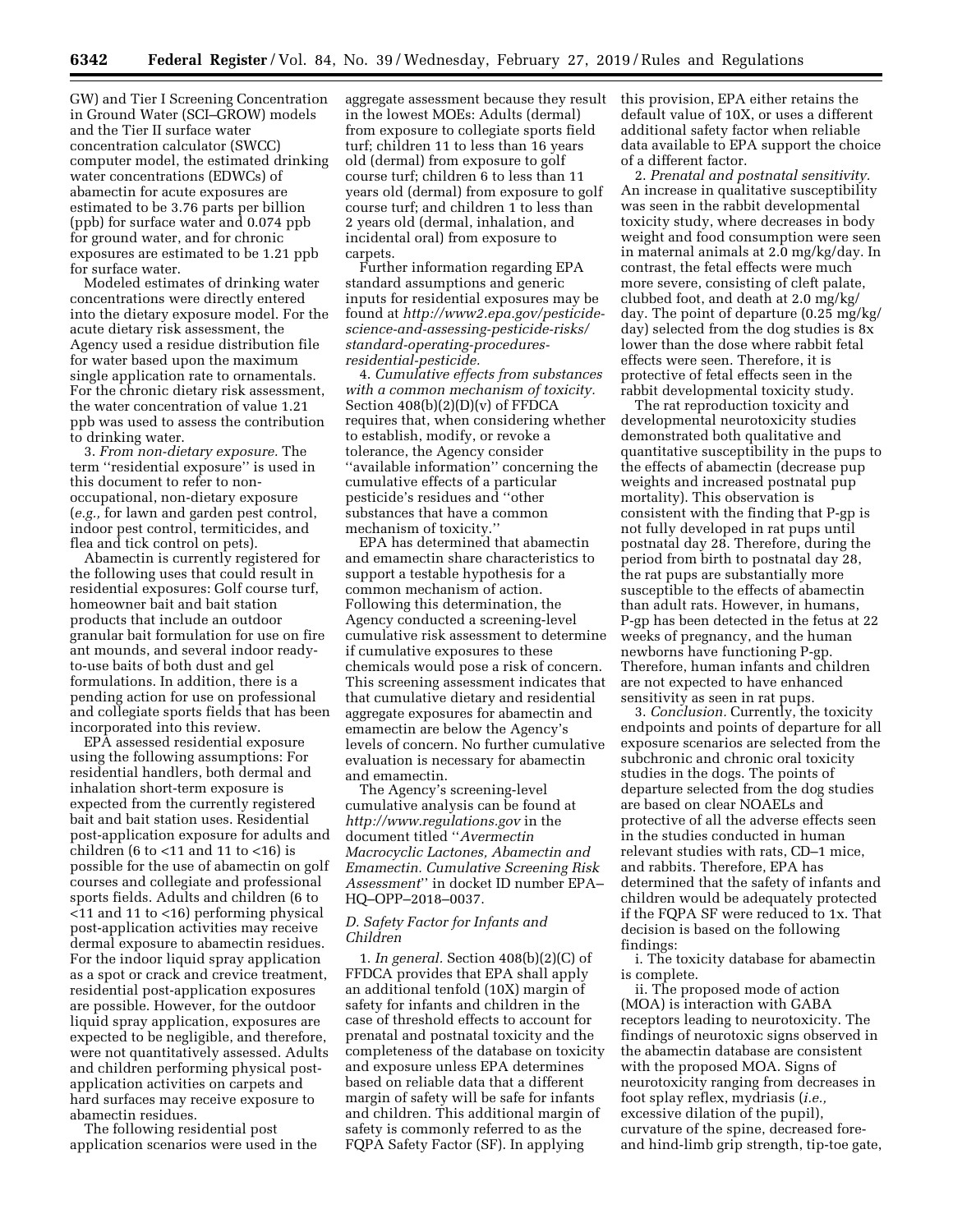tremors, ataxia, or spastic movements of the limbs are reported in various studies with different durations of abamectin exposure. In dogs, mydriasis was the most common finding at doses as low as 0.5 mg/kg/day at one week of treatment. No neuropathology was observed. Because the PODs used for assessing aggregate exposure to abamectin and the PODs for assessing cumulative exposure for abamectin and emamectin are protective of these neurotoxic effects in the U.S. population, as well as infants and children, no additional data concerning neurotoxicity is needed at this time to be protective of potential neurotoxic effects.

iii. As explained in Unit III.D.2 ''Prenatal and postnatal sensitivity'', the enhanced susceptibility seen in the rabbit developmental toxicity, the rat reproduction, and the rat developmental neurotoxicity studies do not present a risk concern.

iv. There are no residual uncertainties identified in the exposure databases. The chronic and acute dietary food exposure assessment are refined including use of anticipated residues, default processing factors, and percent crop treated; however, these refinements are considered protective because field trials are conducted to represent use conditions leading to the maximum residues in food when the product is used in accordance with the label and do not underestimate exposures. EPA made conservative (protective) assumptions in the ground and surface water modeling used to assess exposure to abamectin in drinking water. EPA used similarly conservative assumptions to assess post-application exposure of children. These assessments will not underestimate the exposure and risks posed by abamectin.

# *E. Aggregate Risks and Determination of Safety*

EPA determines whether acute and chronic dietary pesticide exposures are safe by comparing aggregate exposure estimates to the acute PAD (aPAD) and chronic PAD (cPAD). For linear cancer risks, EPA calculates the lifetime probability of acquiring cancer given the estimated aggregate exposure. Short-, intermediate-, and chronic-term risks are evaluated by comparing the estimated aggregate food, water, and residential exposure to the appropriate PODs to ensure that an adequate MOE exists.

1. *Acute risk.* Using the exposure assumptions discussed in this unit for acute exposure, the acute dietary exposure from food and water to abamectin will occupy 64% of the aPAD for children 1 to 2 years old, the

population group receiving the greatest exposure.

2. *Chronic risk.* Using the exposure assumptions described in this unit for chronic exposure, EPA has concluded that chronic exposure to abamectin from food and water will utilize 13% of the cPAD for children 1 to 2 years old, the population group receiving the greatest exposure. Based on the explanation in Unit III.C.3., regarding residential use patterns, chronic residential exposure to residues of abamectin is not expected.

3. *Short-term risk.* Short-term aggregate exposure takes into account short-term residential exposure plus chronic exposure to food and water (considered to be a background exposure level).

Abamectin is currently registered for uses that could result in short-term residential exposure, and the Agency has determined that it is appropriate to aggregate chronic exposure through food and water with short-term residential exposures to abamectin.

Using the exposure assumptions described in this unit for short-term exposures, EPA has concluded the combined short-term food, water, and residential exposures result in aggregate MOEs of 790 for adults, 2,900 for children aged 11 to less than 16 years old, 1,800 for children aged 6 to less than 11 years old, and 180 for children 1–2 years old. Because EPA's level of concern for abamectin is a MOE of 100 or below, these MOEs are not of concern.

4. *Intermediate-term risk.*  Intermediate-term aggregate exposure takes into account intermediate-term residential exposure plus chronic exposure to food and water (considered to be a background exposure level).

Intermediate-term adverse effects were identified; however, abamectin is not registered for any use patterns that would result in intermediate-term residential exposure. Intermediate-term risk is assessed based on intermediateterm residential exposure plus chronic dietary exposure. Because there is no intermediate-term residential exposure and chronic dietary exposure has already been assessed under the appropriately protective cPAD (which is at least as protective as the POD used to assess intermediate-term risk), no further assessment of intermediate-term risk is necessary, and EPA relies on the chronic dietary risk assessment for evaluating intermediate-term risk for abamectin.

5. *Aggregate cancer risk for U.S. population.* Based on the lack of evidence of carcinogenicity in two adequate rodent carcinogenicity studies, abamectin is not expected to pose a cancer risk to humans.

6. *Determination of safety.* Based on these risk assessments, EPA concludes that there is a reasonable certainty that no harm will result to the general population, or to infants and children from aggregate exposure to abamectin residues.

## **IV. Other Considerations**

## *A. Analytical Enforcement Methodology*

Adequate enforcement methods for abamectin in plant and livestock commodities are available in the Pesticide Analytical Manual, Volume II (PAM II).

#### *B. International Residue Limits*

In making its tolerance decisions, EPA seeks to harmonize U.S. tolerances with international standards whenever possible, consistent with U.S. food safety standards and agricultural practices. EPA considers the international maximum residue limits (MRLs) established by the Codex Alimentarius Commission (Codex), as required by FFDCA section 408(b)(4). The Codex Alimentarius is a joint United Nations Food and Agriculture Organization/World Health Organization food standards program, and it is recognized as an international food safety standards-setting organization in trade agreements to which the United States is a party. EPA may establish a tolerance that is different from a Codex MRL; however, FFDCA section 408(b)(4) requires that EPA explain the reasons for departing from the Codex level.

The Codex has not established a MRL for abamectin on either tea or banana.

## *C. Revisions to Petitioned-For Tolerances*

The petitioner proposed a tolerance level of 0.002 ppm for residues in/on banana. The tolerance is being established at the level of the combined limit of quantitation (LOQs) for the residues of concern which is 0.006 ppm. The tolerance level for tea, dried is being established at 1.0 ppm, which alters the proposed tolerance of 1 ppm to adjust for significant figures and commodity definition revision.

# **V. Conclusion**

Therefore, tolerances are established for residues of abamectin, in or on banana at 0.006 ppm and tea, dried at 1.0 ppm.

# **VI. Statutory and Executive Order Reviews**

This action establishes tolerances under FFDCA section 408(d) in